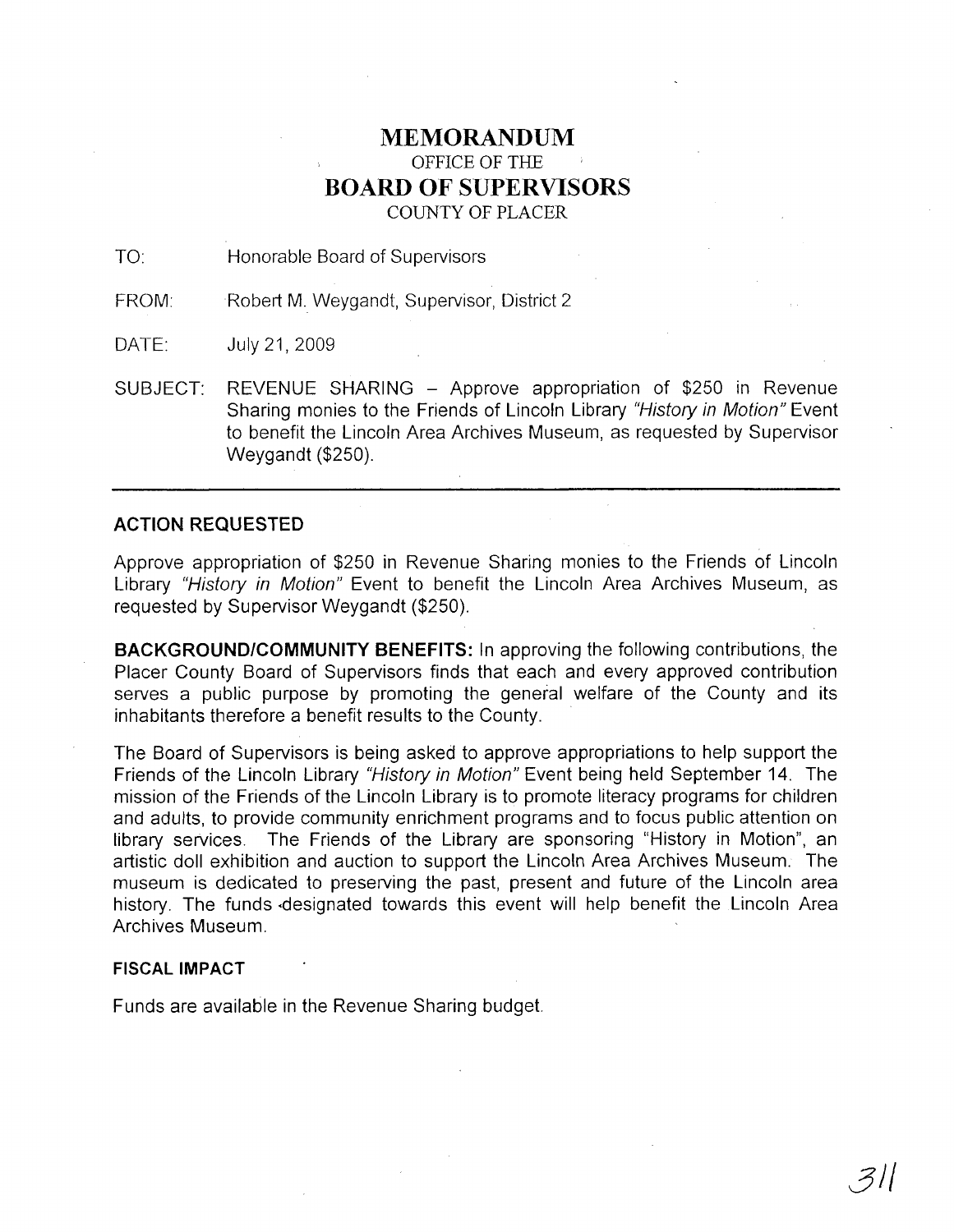# **HISTORY IN MOTION**

Friends of Lincoln Library

 $Box 394$  $line{A95648}$ 

May 9, 2009

Robert Weygandt Placer County Board of Supervisors 175 Fulweiler Avenue Auburn, CA 95603

Dear Supervisor Weygandt:

#### PRESERVING THE PAST, PRESENT AND FUTURE

This year, Friends of Lincoln Library is holding a fund raising event called, "History in Motion," to support Lincoln Area Archives Museum. Our museum is dedicated to preserving Lincoln area's history so our children and their children will have a permanent record of our past. History in Motion will be one of the events celebrating our Carnegie Library's 100<sup>th</sup> anniversary as well as City of Lincoln's 150<sup>th</sup> and Lincoln Area Chamber of Commerce's 100th anniversaries.

#### 50 HISTORICAL AND ARTISTIC FIGURES

For our History in Motion event, we are inviting 50 artists from our area to recreate historical figures on 12 inch wooden artists' mannequins. We will display them and ask the community to bid on each mannequin to raise money for the Lincoln Area Archives Museum. Similar to the Cow Parade in New York City, History in Motion will unite local artists and businesses by showcasing the vast artistic talent within our community. Our historical mannequins will be on public display in businesses and other public entities from July until through September 12<sup>th</sup>. History in Motion will produce a colorful map-brochure for publication in our various local media and through other distribution sources to encourage the public at-large to view each mannequin and bid on them.

#### **GALA RECEPTION**

History in Motion will culminate in a Gala Reception Monday, September 14<sup>th</sup> at Buonarroti's Ristorante starting at 7:00 p.m. when we will complete the auction and vote for artistic achievement under various categories. We are pleased to announce that Dan Cross, Sales Manager for Gladding McBean and City of Lincoln Planning Commission member, will be our Master of Ceremonies. Please mark your calendars now!

#### SPONSORSHIP OPPORTUNITIES

We are asking Placer County Board of Supervisors to be a part of this exciting public historical display by becoming a sponsor. History in Motion offers four sponsorship levels, CARNEGIE (\$250.00), SMITHSONIAN (\$100), CROCKER (\$50) ARCHIVES (Less than \$50). Please know that 100% of your taxdeductible donation will go toward Lincoln Area Archives Museum.

As a CARNEGIE sponsor, your \$250 donation will give Placer County Board of Supervisors maximum exposure and make a significant difference to our fundraising efforts. This sponsorship level offers:

- Your corporate logo and business information on the History in Motion tour map and brochure
	- Your corporate logo and business information on the Gala Reception program front cover
- Four (4) tickets to the Gala Reception...
	- Your logo and business information attached to four (4) mannequins that we will display either in